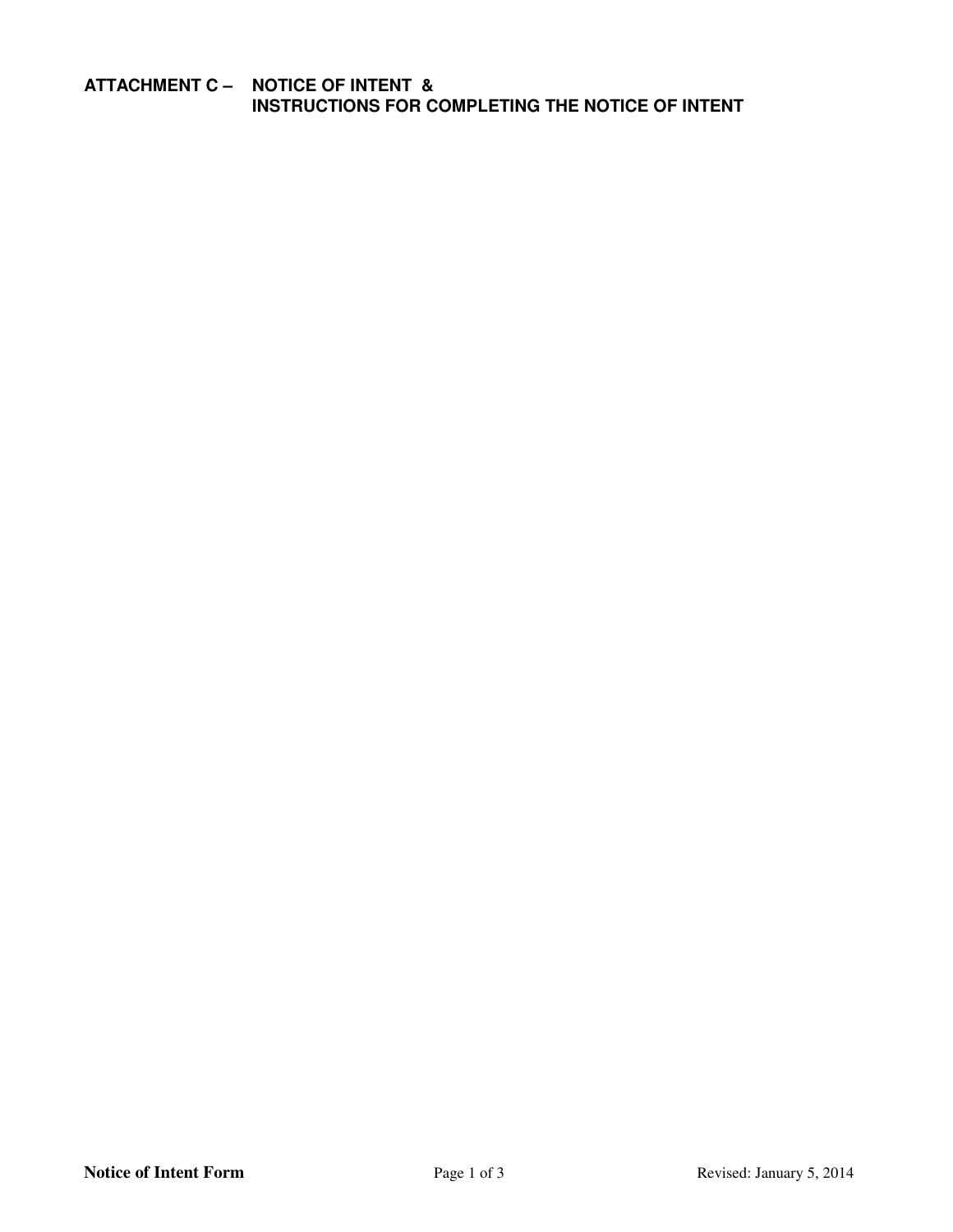



# **Los Angeles Regional Water Quality Control Board**

# **NOTICE OF INTENT**

#### TO COMPLY WITH GENERAL WASTE DISCHARGE REQUIREMENTS

AND

#### NATIONAL POLLUTANT DISCHARGE ELIMINATION SYSTEM PERMIT

### **SECTION I. DISCHARGE STATUS**

Check only one item.<br>A. New Discharge  $\Box$ 

B. Material Change  $\Box$  C. Existing Discharge  $\Box$  CI #

# **SECTION II. OWNER/OPERATOR & FACILITY INFORMATION**

| A. OWNER                                                                             |                       |                                                                          |                                |       |  |  |  |  |
|--------------------------------------------------------------------------------------|-----------------------|--------------------------------------------------------------------------|--------------------------------|-------|--|--|--|--|
| Name/Agency                                                                          | <b>Contact Person</b> |                                                                          | <b>Title of Contact Person</b> |       |  |  |  |  |
| <b>Mailing Address</b>                                                               |                       | <b>Email Address</b>                                                     |                                |       |  |  |  |  |
| City                                                                                 | County                | <b>State</b>                                                             | <b>ZIP</b>                     | Phone |  |  |  |  |
| B. OPERATOR (If different from owner)                                                |                       |                                                                          |                                |       |  |  |  |  |
| Name/Agency                                                                          | <b>Contact Person</b> |                                                                          | <b>Title of Contact Person</b> |       |  |  |  |  |
| <b>Mailing Address</b>                                                               | <b>Email Address</b>  |                                                                          |                                |       |  |  |  |  |
| City                                                                                 | County                | State                                                                    | ZIP                            | Phone |  |  |  |  |
| C. FACILITY                                                                          |                       |                                                                          |                                |       |  |  |  |  |
| Name of Facility                                                                     |                       | Owner Type (check one)<br>1. Oity 2. Ocunty 3. State 4. OFed 5. OPrivate |                                |       |  |  |  |  |
| <b>Address</b>                                                                       | Contact email address |                                                                          |                                |       |  |  |  |  |
| City                                                                                 | County                | <b>State</b>                                                             | <b>ZIP</b>                     | Phone |  |  |  |  |
| D. STANDARD INDUSTRIAL CLASSIFICATION CODE (SIC) (4 digit code in order of priority) |                       |                                                                          |                                |       |  |  |  |  |
| 1.)<br>(specify)                                                                     |                       | 2.)                                                                      | (specify)                      |       |  |  |  |  |
| Nature of Business (provide a brief description)                                     |                       |                                                                          |                                |       |  |  |  |  |
|                                                                                      |                       |                                                                          |                                |       |  |  |  |  |
|                                                                                      |                       |                                                                          |                                |       |  |  |  |  |
|                                                                                      |                       |                                                                          |                                |       |  |  |  |  |

### **SECTION III. APPLICABLE GENERAL PERMIT FOR DISCHARGE (Check only one item)**

 $\Box$ Volatile Organic Compounds Contaminated Groundwater (Order No. R4-2013-0043), Include Supplemental Analysis  $\Box$ Wastewaters from Investigation and/or Cleanup of Petroleum Fuel Pollution (Order No. R4-2013-0042), Include Supplemental Analysis

 $\Box$ Discharges of Groundwater from Potable Water Supply Wells (Order No. R4-2003-0108), Include Attachment A – Screening Levels  $\Box$ Discharges of Groundwater from Construction and Project Dewatering (Order No. R4-2013-0095), Include Supplemental Analysis

 $\Box$ Discharge of Nonprocess Wastewater (Order No. R4-2014-0060), Include Supplemental Analysis

 $\Box$ Hydrostatic Test Water (Order No. R4-2009-0068), Include Attachment A – Screening Levels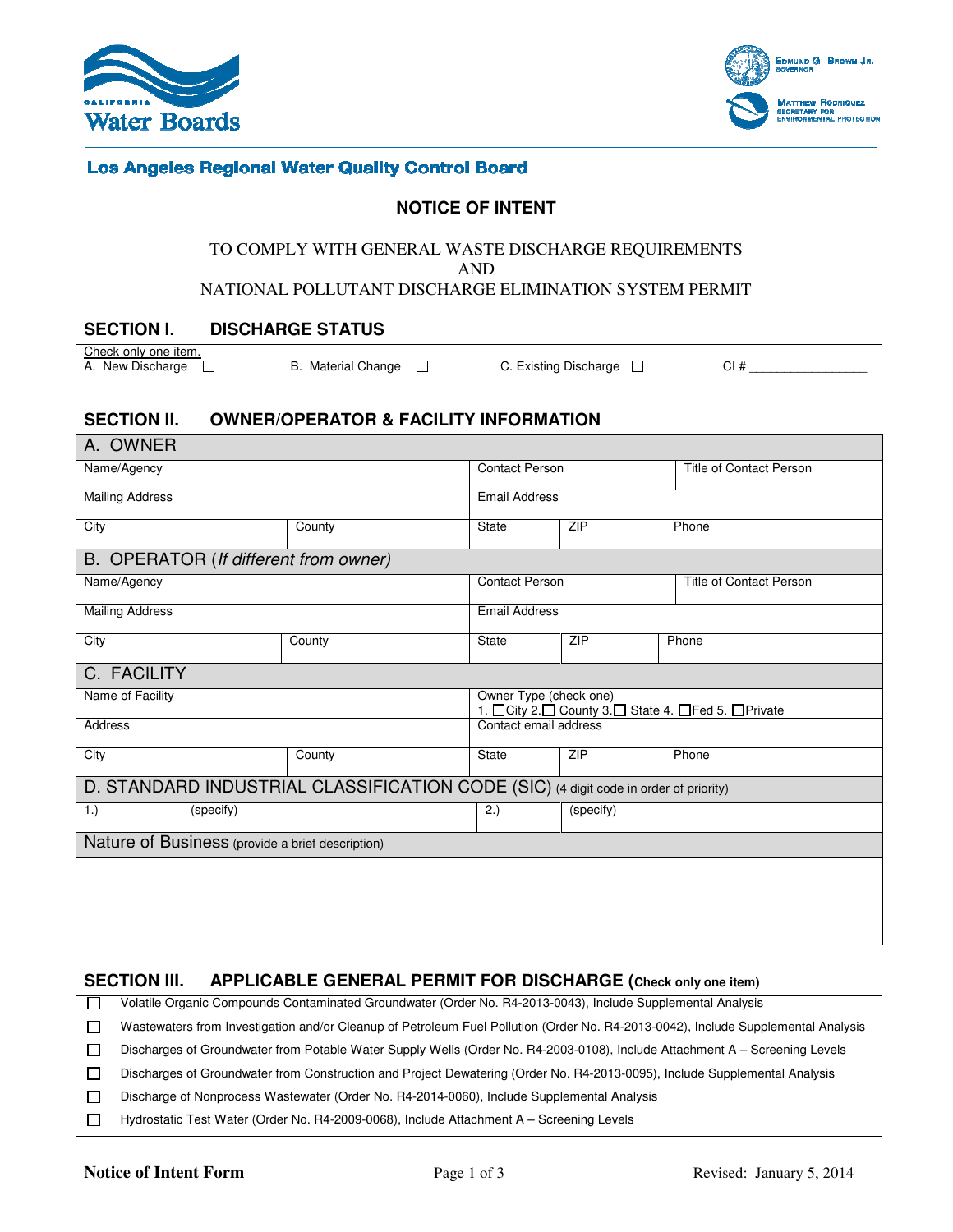# **SECTION IV. EXISTING REQUIREMENTS/PERMITS (Skip if not applicable)**

List any active Orders or Permits adopted by this Regional Water Board for the facility.

A. Order No. **\_\_\_\_\_\_\_\_\_\_\_\_\_\_\_\_\_\_\_\_\_\_\_ \_\_\_\_\_\_\_\_\_\_\_\_\_\_\_\_\_\_\_\_\_\_\_ \_\_\_\_\_\_\_\_\_\_\_\_\_\_\_\_\_\_\_\_\_\_\_** 

**B.** NPDES Permit(s)

#### **SECTION V. OUTFALL AND RECEIVING WATER INFORMATION**

| Outfall       | Latitude |      | Longitude |      |      | <b>Receiving Waterbody</b> |                                               |
|---------------|----------|------|-----------|------|------|----------------------------|-----------------------------------------------|
| <b>Number</b> | Deg.     | Min. | Sec.      | Deg. | Min. | Sec.                       | (River, Stream, Channel, Lake, Coastal, etc.) |
|               |          |      |           |      |      |                            |                                               |
|               |          |      |           |      |      |                            |                                               |
|               |          |      |           |      |      |                            |                                               |
|               |          |      |           |      |      |                            |                                               |

#### **SECTION VI.** PROJECT INFORMATION (attach additional sheets, if necessary)

| 1). Description of project and discharge                                                                                                                                                                                                                       |  |  |  |  |  |  |
|----------------------------------------------------------------------------------------------------------------------------------------------------------------------------------------------------------------------------------------------------------------|--|--|--|--|--|--|
|                                                                                                                                                                                                                                                                |  |  |  |  |  |  |
|                                                                                                                                                                                                                                                                |  |  |  |  |  |  |
|                                                                                                                                                                                                                                                                |  |  |  |  |  |  |
|                                                                                                                                                                                                                                                                |  |  |  |  |  |  |
|                                                                                                                                                                                                                                                                |  |  |  |  |  |  |
|                                                                                                                                                                                                                                                                |  |  |  |  |  |  |
|                                                                                                                                                                                                                                                                |  |  |  |  |  |  |
| 2). Description of treatment process (Attach diagram showing the treatment process, if applicable)                                                                                                                                                             |  |  |  |  |  |  |
|                                                                                                                                                                                                                                                                |  |  |  |  |  |  |
|                                                                                                                                                                                                                                                                |  |  |  |  |  |  |
|                                                                                                                                                                                                                                                                |  |  |  |  |  |  |
|                                                                                                                                                                                                                                                                |  |  |  |  |  |  |
|                                                                                                                                                                                                                                                                |  |  |  |  |  |  |
|                                                                                                                                                                                                                                                                |  |  |  |  |  |  |
|                                                                                                                                                                                                                                                                |  |  |  |  |  |  |
| 3). Summary of the required feasibility study on the potential for conservation, reuse, and/or alternative<br>disposal methods of the wastewater. Where full or partial reuse is not possible, provide a detailed<br>explanation why reuse cannot be achieved. |  |  |  |  |  |  |
|                                                                                                                                                                                                                                                                |  |  |  |  |  |  |
|                                                                                                                                                                                                                                                                |  |  |  |  |  |  |
|                                                                                                                                                                                                                                                                |  |  |  |  |  |  |
|                                                                                                                                                                                                                                                                |  |  |  |  |  |  |
| 4). Description of additive's composition                                                                                                                                                                                                                      |  |  |  |  |  |  |
|                                                                                                                                                                                                                                                                |  |  |  |  |  |  |
|                                                                                                                                                                                                                                                                |  |  |  |  |  |  |
| 5). Proposed Maximum Discharge Flow                                                                                                                                                                                                                            |  |  |  |  |  |  |
| 6). Proposed discharge startup date                                                                                                                                                                                                                            |  |  |  |  |  |  |
| 7). Estimated discharge duration                                                                                                                                                                                                                               |  |  |  |  |  |  |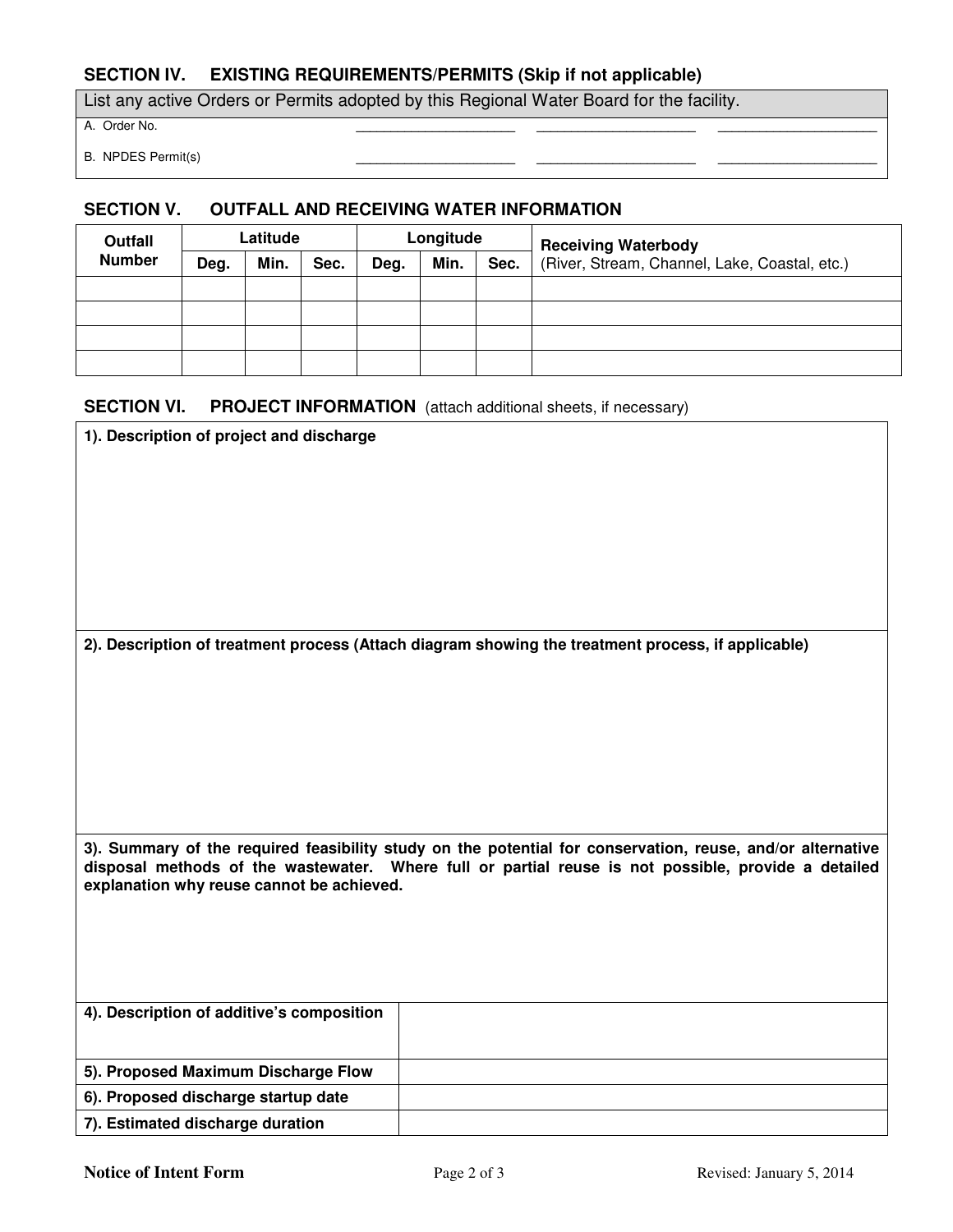# **SECTION VII. DISCHARGE QUALITY INFORMATION**

| This NOI requires that you obtain and analyze representative influent wastewater sample for the pollutants listed on<br>the <b>Attachment A</b> for discharges from Potable Water Supply Wells (Order No. R4-2003-0108) and Hydrostatic Test<br>(Order No. R4-2009-0068), and <b>Attachment E</b> for discharges from all other sources. |     |                      |  |  |  |  |  |
|------------------------------------------------------------------------------------------------------------------------------------------------------------------------------------------------------------------------------------------------------------------------------------------------------------------------------------------|-----|----------------------|--|--|--|--|--|
| For Discharges from Potable Water Supply Wells and Hydrostatic Test:                                                                                                                                                                                                                                                                     |     |                      |  |  |  |  |  |
| Have you included a completed Attachment A - Screening for Potential Pollutants of Concern in Potable Water?                                                                                                                                                                                                                             |     |                      |  |  |  |  |  |
| (Applies only to potable water related discharges.)<br>.                                                                                                                                                                                                                                                                                 | Yes | - No<br>$\mathsf{L}$ |  |  |  |  |  |
| For Discharges from all other sources:                                                                                                                                                                                                                                                                                                   |     |                      |  |  |  |  |  |
| Have you included a completed Supplemental Pollutants Analysis/Measurements Form?<br>(Complete the Quantitation Level column and attach laboratory analytical data)                                                                                                                                                                      | Yes | l I No               |  |  |  |  |  |
| If No, explain:                                                                                                                                                                                                                                                                                                                          |     |                      |  |  |  |  |  |
|                                                                                                                                                                                                                                                                                                                                          |     |                      |  |  |  |  |  |
|                                                                                                                                                                                                                                                                                                                                          |     |                      |  |  |  |  |  |
|                                                                                                                                                                                                                                                                                                                                          |     |                      |  |  |  |  |  |

# **SECTION VIII. OTHER REQUIRED INFORMATION**

Provide a 7.5' USGS Quadrangle Map (Scale 1:24,000) showing the project location and identifying surface water to which you propose to discharge.

**Fees:** Have you included appropriate filing fee with this submittal? (Applicable to new enrollees only)

Make checks payable to the Water Resources Control Board

### **SECTION IX. CERTIFICATION AND SIGNATURE (see appendix on who is authorized to sign)**

"I certify under penalty of law that this document and all attachments were prepared under my direction or supervision in accordance with a system designed to assure that qualified personnel properly gather and evaluate the information submitted. Based on my inquiry of the person or persons who manage the system, or those persons directly responsible for gathering the information, the information submitted is, to the best of my knowledge and belief, true, accurate, and complete. I am aware that there are significant penalties for submitting false information, including the possibility of fine and imprisonment. In addition, I assure that the provisions of the permit will be complied with."

 \_\_\_\_\_\_\_\_\_\_\_\_\_\_\_\_\_\_\_\_\_\_\_\_\_\_\_\_\_\_\_\_\_\_\_\_\_\_\_\_\_\_\_\_\_\_\_\_\_\_\_\_\_\_\_\_\_ \_\_\_\_\_\_\_\_\_\_\_\_\_\_\_\_\_\_\_\_\_\_\_\_\_\_\_\_\_\_\_\_\_\_\_\_\_\_\_\_\_\_ Printed Name of Person Signing Date

 $\overline{\phantom{a}}$  ,  $\overline{\phantom{a}}$  ,  $\overline{\phantom{a}}$  ,  $\overline{\phantom{a}}$  ,  $\overline{\phantom{a}}$  ,  $\overline{\phantom{a}}$  ,  $\overline{\phantom{a}}$  ,  $\overline{\phantom{a}}$  ,  $\overline{\phantom{a}}$  ,  $\overline{\phantom{a}}$  ,  $\overline{\phantom{a}}$  ,  $\overline{\phantom{a}}$  ,  $\overline{\phantom{a}}$  ,  $\overline{\phantom{a}}$  ,  $\overline{\phantom{a}}$  ,  $\overline{\phantom{a}}$ **Signature** 

 \_\_\_\_\_\_\_\_\_\_\_\_\_\_\_\_\_\_\_\_\_\_\_\_\_\_\_\_\_\_\_\_\_\_\_\_\_\_\_\_\_\_\_\_\_\_\_\_\_\_\_\_\_\_\_\_\_ **Title** 

# **SECTION X. FORM SUBMITTAL**

Send this completed Notice of Intent to: CALIFORNIA REGIONAL WATER QUALITY CONTROL BOARD, LOS ANGELES REGION 320 W. 4<sup>th</sup> Street, Suite 200 Los Angeles, CA 90013 **Attention: General Permit Unit**  Assistance with this form may be obtained by contacting the Regional Water Board at:

 $(213)$  576-6600 Fax (213) 576-6660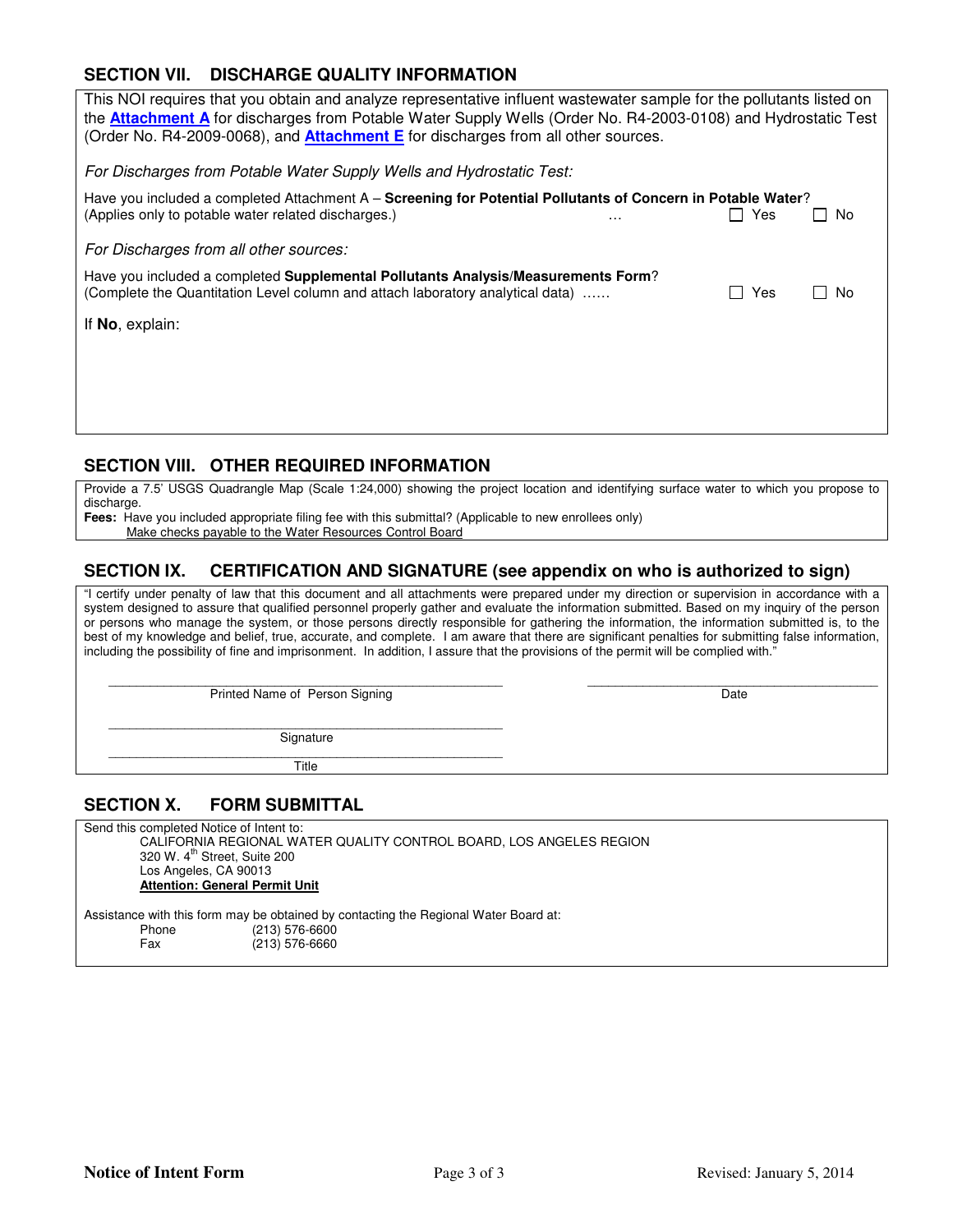# **INSTRUCTIONS**

# **FOR COMPLETING THE NOTICE OF INTENT FOR THE NATIONAL POLLUTANT DISCHARGE ELIMINATION SYSTEM (NPDES) GENERAL PERMITS FOR DISCHARGE OF WASTEWATERS TO SURFACE WATERS**

These instructions are intended to help you, the Discharger, complete the Notice of Intent (NOI) form for general permits. Please type or print clearly when completing the NOI form and the vicinity map(s).

One NOI should be submitted by each owner/operator to cover all proposed discharges within the boundaries of this Regional Water Board.

# **Section I. Discharge Status**

Please check appropriate box indicating whether this application is for new discharge, material change, or existing discharge. If it is an existing discharge, indicate four digit CI #.

# **Section II. Facility/Discharge Information**

### **A. Section II.A. Owner**

**Name/Agency** – The name (first and last) of the owner of the facility. If the owner is a company, corporation, etc., please put the name of the company, corporation, etc., in this space.

**Contact Person** – Please list the name (first and last) of the contact person for the owner (agency, corporation, private business, etc.) listed above.

**Mailing Address** – The street number and street name where mail and correspondence should be sent (P.O. Box is acceptable).

**E-mail Address –** Please list the e-mail address of the contact person for the owner (agency, corporation, private business, etc.) listed above.

**City, County, State, Zip Code** – The city, county, state, Zip code that apply to the mailing address given.

**Title of Contact Person** – The official company title of the contact person.

**Phone** – The daytime telephone number of the contact person.

### **B. Section II.B. Operator (if different from owner)**

**Name/Agency** – The name (first and last) of the operator of the facility. If the operator is a company, corporation, etc., please put the name of the company, corporation, etc., in this space. **Contact Person** – Please list the name (first and last) of the contact person for the operator (agency, corporation, private business, etc.) listed above.

**Mailing Address** – The street number and street name where mail and correspondence should be sent (P.O. Box is acceptable).

**E-mail Address –** Please list the e-mail address of the contact person for the operator (agency, corporation, private business, etc.) listed above.

**City, County, State, Zip Code** – The city, county, state, Zip code that apply to the mailing address given.

**Title of Contact Person** – The official company title of the contact person.

**Phone** – The daytime telephone number of the contact person

### **C. Section II.C. Facility**

**Name** – The name (first and last) of the person primarily responsible for this facility.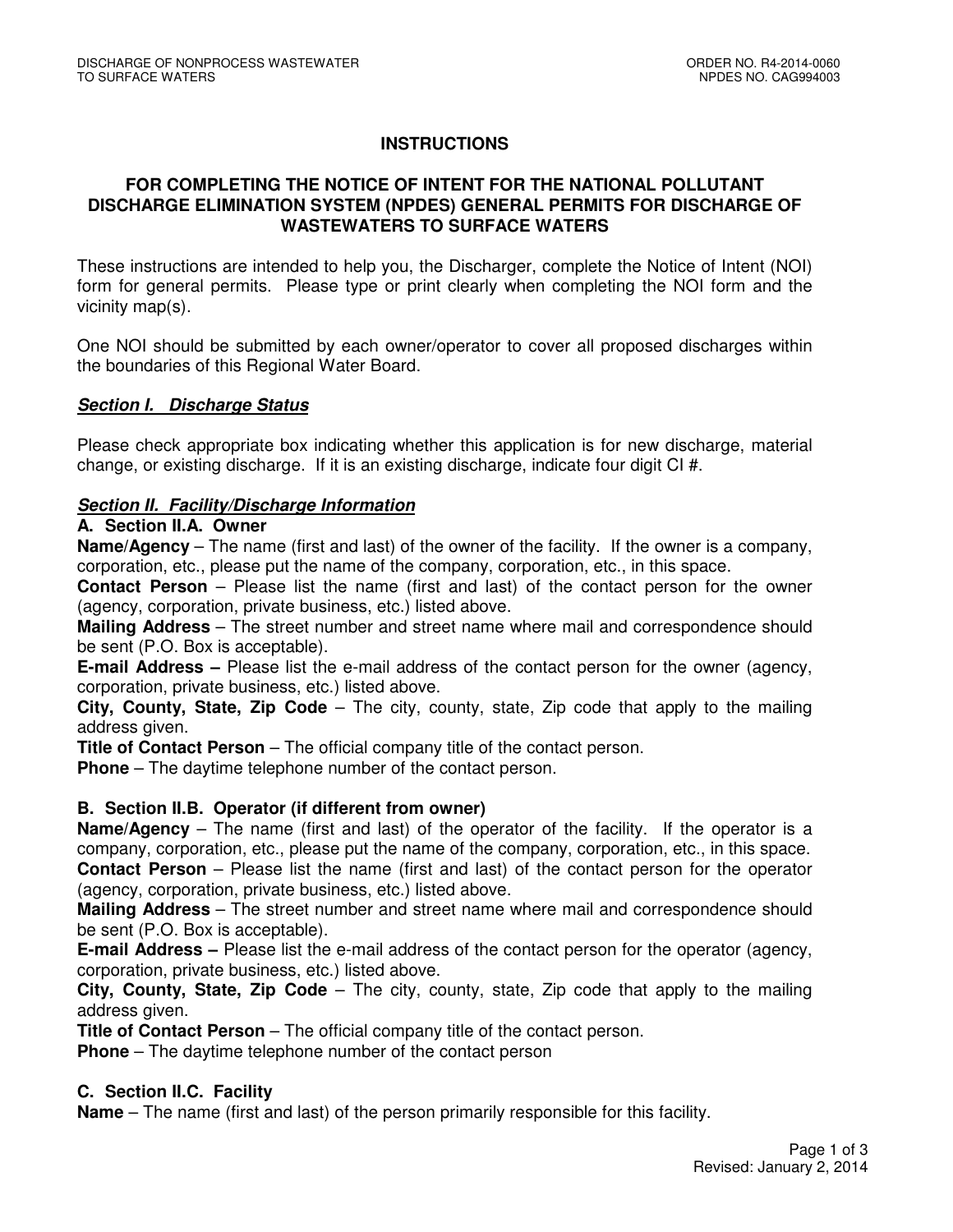**Address** – The street number and street name where the facility or actual discharge is located. Check the most appropriate ownership, City, County, State, Federal or Private.

**E-mail Address** – Please list the e-mail address of the contact person for the facility (agency, corporation, private business, etc.) listed above.

**City, County, State, Zip Code** – The city, county, state, Zip code that apply to the facility address.

**Phone** – The daytime telephone number of the person responsible for this facility.

# **Section II.D. Standard Industrial Classification (SIC)** (4 digit code in order of priority)

List, in descending order of significance, the 4—digit standard industrial classification (SIC) codes which best describe your facility in terms of the principal products or services you produce or provide. Also, specify each classification in words. These classification may differ from the SIC codes describing the operations generating discharge, air emissions, or hazardous wastes.

SIC code numbers are descriptions which may be found in the "Standard Industrial Classification Manual" prepared by the Executive Office of the President, Office of Management and Budget, which is available from the Government Printing Office, Washington, D. C.. Use current edition of the manual. If you have any question concerning the appropriate SIC code for your facility the NPDES Permitting Units of the Regional Water Quality Control Board.

# **Section III. Type of Discharge**

Check the appropriate box indicating the type of discharge for this facility. Check only one box.

### **Section IV. Existing Requirements/Permits**

If this facility has no existing permits or orders, skip this section. If the facility has any existing permits or orders, list it in the appropriate space provided.

### **Section V. Outfall and Receiving Water Information**

If the facility discharges into a storm drain, indicate the immediate receiving waterbody (listed in the Basin Plan) where the discharge drains into.

### **Section VI. Project Information**

Provide summary description of the project. Also describe the general characteristic of the discharge. If required, indicate the treatment process that would be needed to bring the discharge into compliance. Demonstrate that options of discharging to the sanitary sewer, conservation, reuse, and infiltration have been considered and found infeasible or that potential reuse is feasible. If additives are used in the project and/or treatment, briefly describe their compositions and provide corresponding Material Safety Data Sheet (MSDS) Form. Provide estimate of maximum discharge flow rate, proposed discharge startup date, and estimated discharge duration.

# **Section VII. Discharge Quality**

This NOI requires that you obtain and analyze for the pollutants listed on the Supplemental Pollutants Analysis/Measurements or, Attachment  $E -$  Screening Levels for Potential Pollutants of Concern in Potable Water (applies to potable water related discharges only). Check the YES box if analytical result is attached. If not, provide reasons why it was not included. Note that processing of your NOI application may be delayed until this required information is provided.